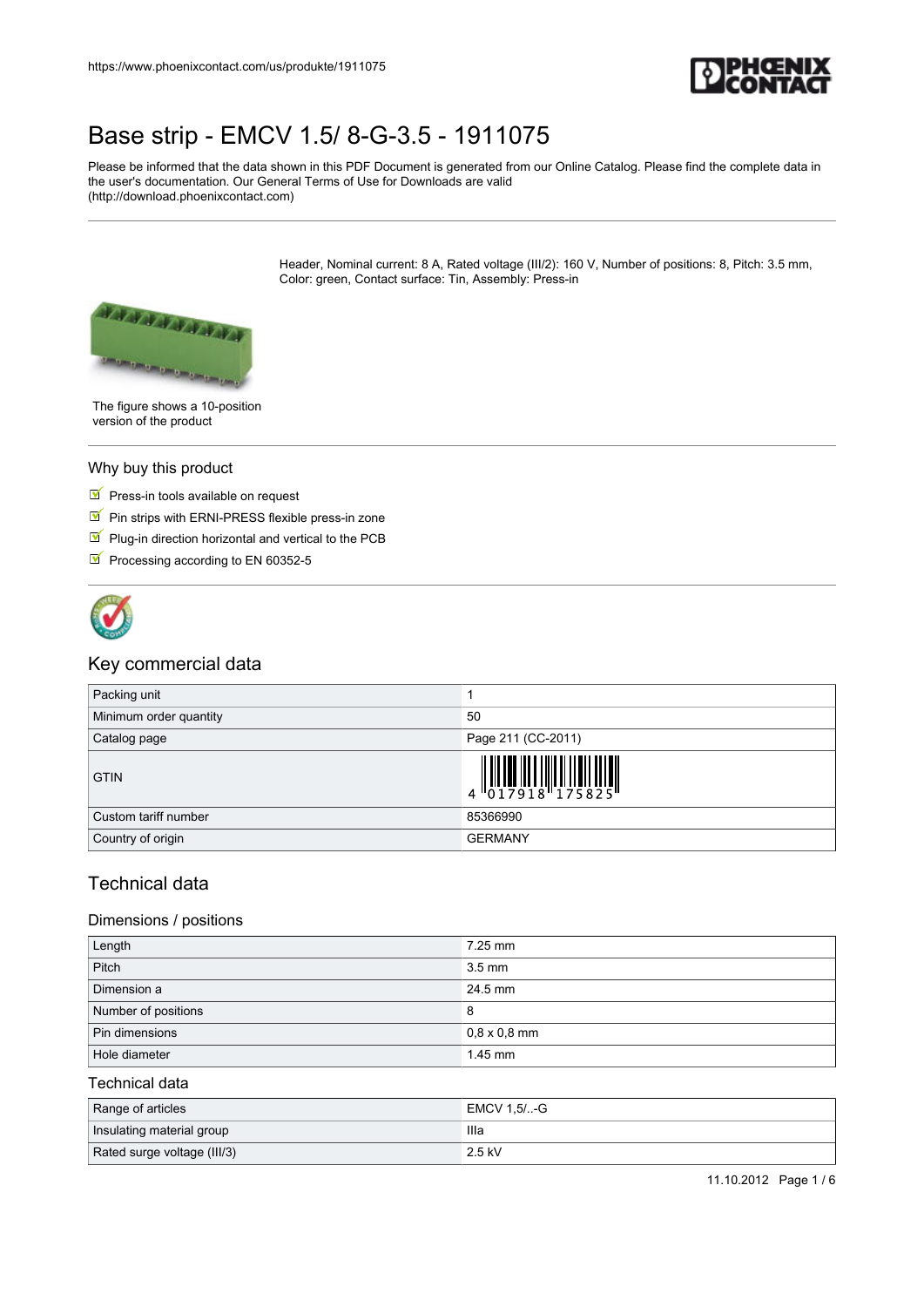

### Technical data

#### Technical data

| Rated surge voltage (III/2)             | 2.5 kV         |
|-----------------------------------------|----------------|
| Rated surge voltage (II/2)              | 2.5 kV         |
| Rated voltage (III/2)                   | 160 V          |
| Rated voltage (II/2)                    | 250 V          |
| Connection in acc. with standard        | EN-VDE         |
| Nominal current IN                      | 8 A            |
| Nominal voltage UN                      | 160 V          |
| Maximum load current                    | 8 A            |
| Insulating material                     | <b>PBT</b>     |
| Inflammability class according to UL 94 | V <sub>0</sub> |
| Color                                   | green          |
| Nominal voltage, UL/CUL Use Group B     | 300 V          |
| Nominal current, UL/CUL Use Group B     | 8 A            |
| Nominal voltage, UL/CUL Use Group D     | 300 V          |
| Nominal current, UL/CUL Use Group D     | 8 A            |

### **Classifications**

#### eclass

| eCl@ss 4.0 | 272607xx |
|------------|----------|
| eCl@ss 4.1 | 27260701 |
| eCl@ss 5.0 | 27260701 |
| eCl@ss 5.1 | 27260701 |
| eCl@ss 6.0 | 27260704 |
| eCl@ss 7.0 | 27440402 |

#### etim

| <b>ETIM 3.0</b> | EC001121 |
|-----------------|----------|
| <b>ETIM 4.0</b> | EC002637 |
| <b>ETIM 5.0</b> | EC002637 |

#### unspsc

| UNSPSC 6.01          | 30211810 |
|----------------------|----------|
| <b>UNSPSC 7.0901</b> | 39121409 |
| UNSPSC 11            | 39121409 |
| <b>UNSPSC 12.01</b>  | 39121409 |
| UNSPSC 13.2          | 39121409 |

### Approvals

#### Approvals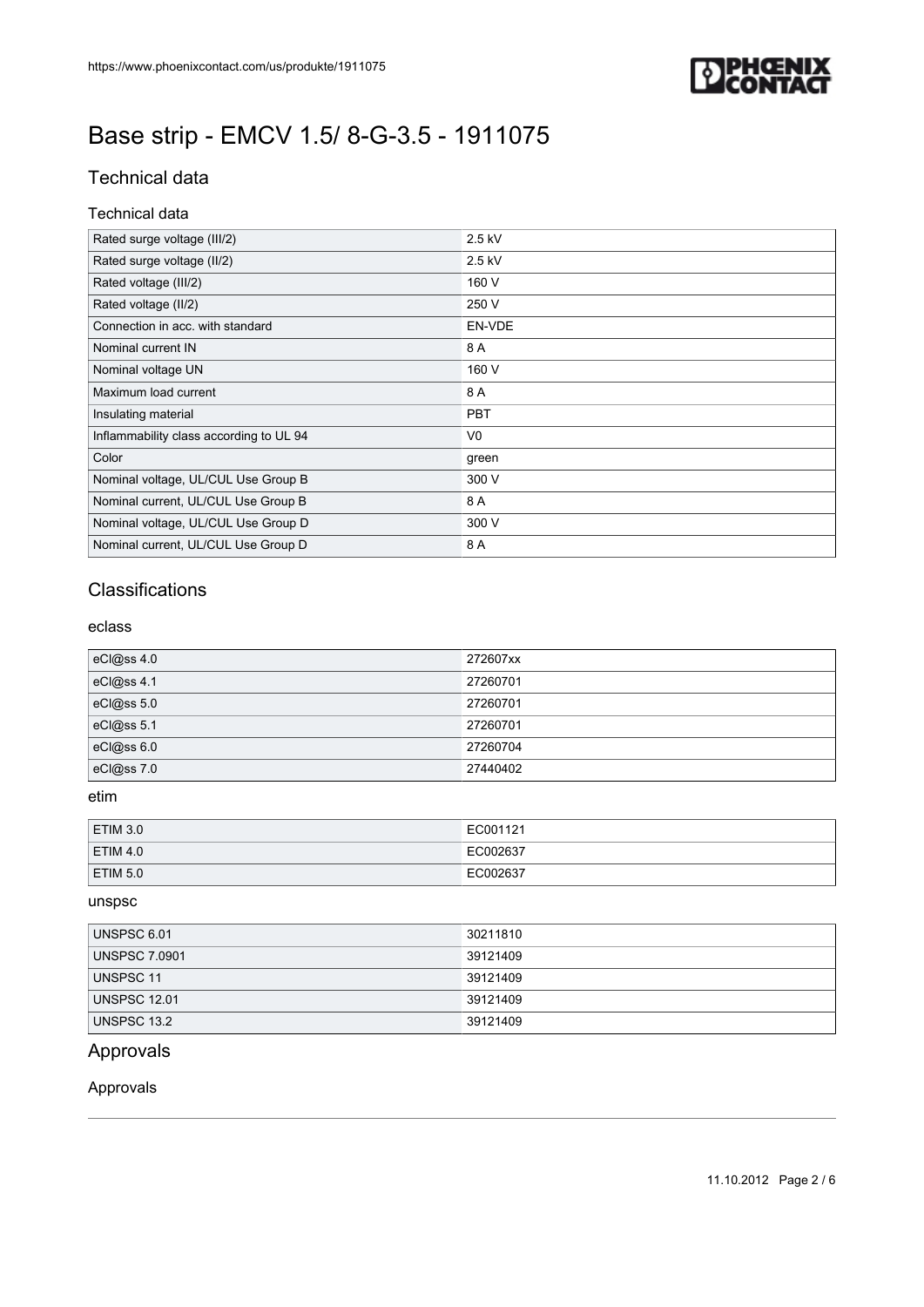

### Approvals

#### Approvals

UL Recognized / cUL Recognized / GOST / GOST / cULus Recognized

#### Ex Approvals

Approvals submitted

#### Approval details

| UL Recognized <b>W</b> |       |       |
|------------------------|-------|-------|
|                        | B     | D     |
| Nominal current IN     | 8 A   | 8 A   |
| Nominal voltage UN     | 300 V | 300 V |

| <b>CUL Recognized</b> |       |       |
|-----------------------|-------|-------|
|                       | В     | D     |
| Nominal current IN    | 8 A   | 8 A   |
| Nominal voltage UN    | 300 V | 300 V |

| $\Box$ T209 |  |  |  |
|-------------|--|--|--|
|             |  |  |  |

GOST<sup>P</sup>

cULus Recognized a **Wus** 

#### Accessories

Accessories

Assembly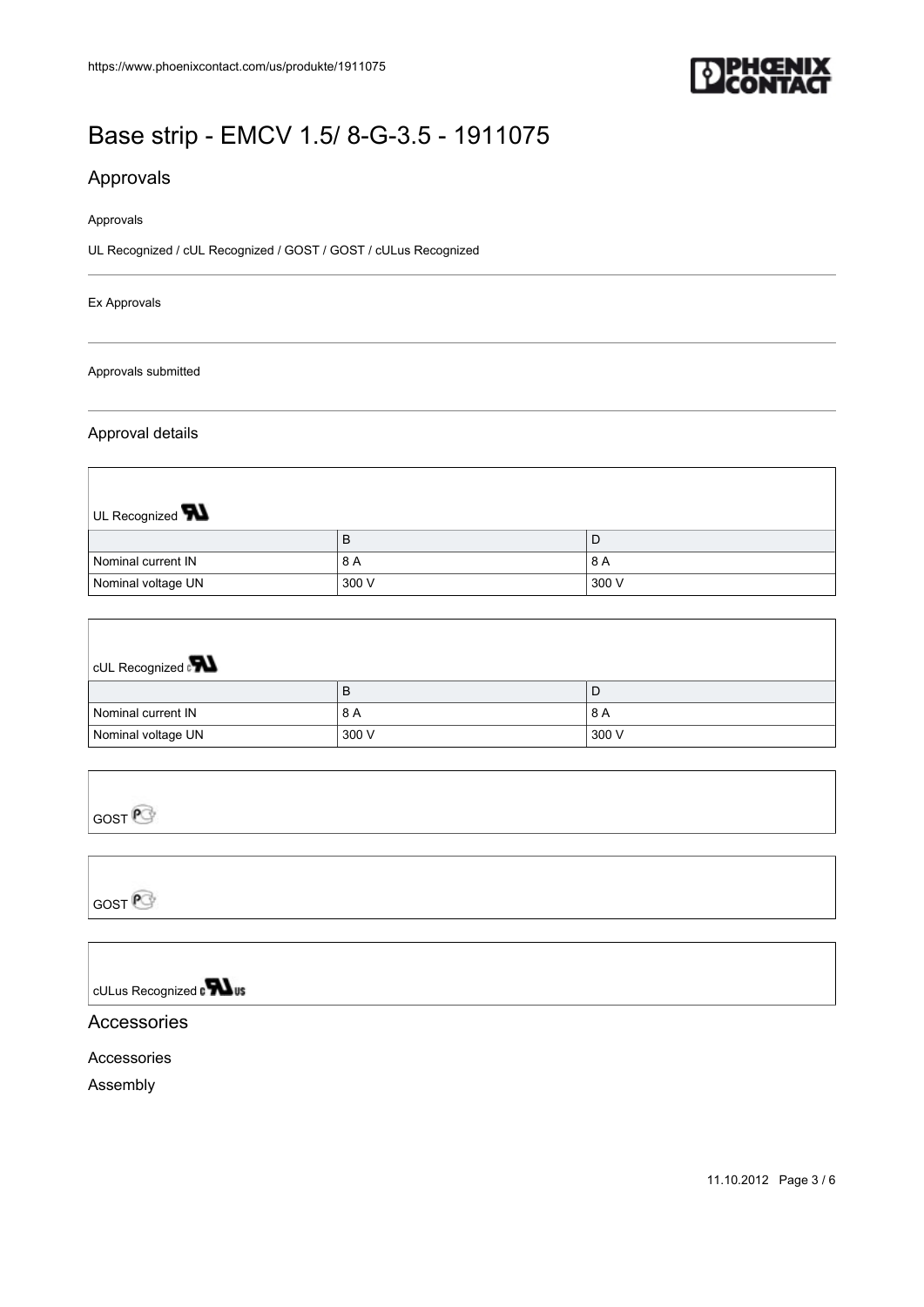

#### Accessories

[Assembly adapters - EMC 1,5-SH - 1877258](https://www.phoenixcontact.com/us/produkte/1877258)



Stamp holder, for upper and lower stamp

[Accessories - EMCV 1,5-SS 1 - 1877274](https://www.phoenixcontact.com/us/produkte/1877274)



Stamp set, consisting of upper and lower stamp for 3.81 mm pitch, 2 to 16-pos.

Marking

[Marker cards - SK 3,5/2,8:FORTL.ZAHLEN - 0804073](https://www.phoenixcontact.com/us/produkte/0804073)



Marker cards, Card, white, Labeled, Horizontal: Consecutive numbers 1 - 10, 11 - 20, etc. up to 91 - 99, Mounting type: Adhesive, For terminal block width: 3.5 mm

Plug/Adapter

[Coding profile - CP-MSTB - 1734634](https://www.phoenixcontact.com/us/produkte/1734634)



Keying profile, is inserted into the slot on the plug or inverted header, red insulating material

Additional products

[Printed-circuit board connector - MC 1,5/ 8-ST-3,5 - 1840421](https://www.phoenixcontact.com/us/produkte/1840421)



Plug component, Nominal current: 8 A, Rated voltage (III/2): 160 V, Number of positions: 8, Pitch: 3.5 mm, Connection method: Screw connection, Color: green, Contact surface: Tin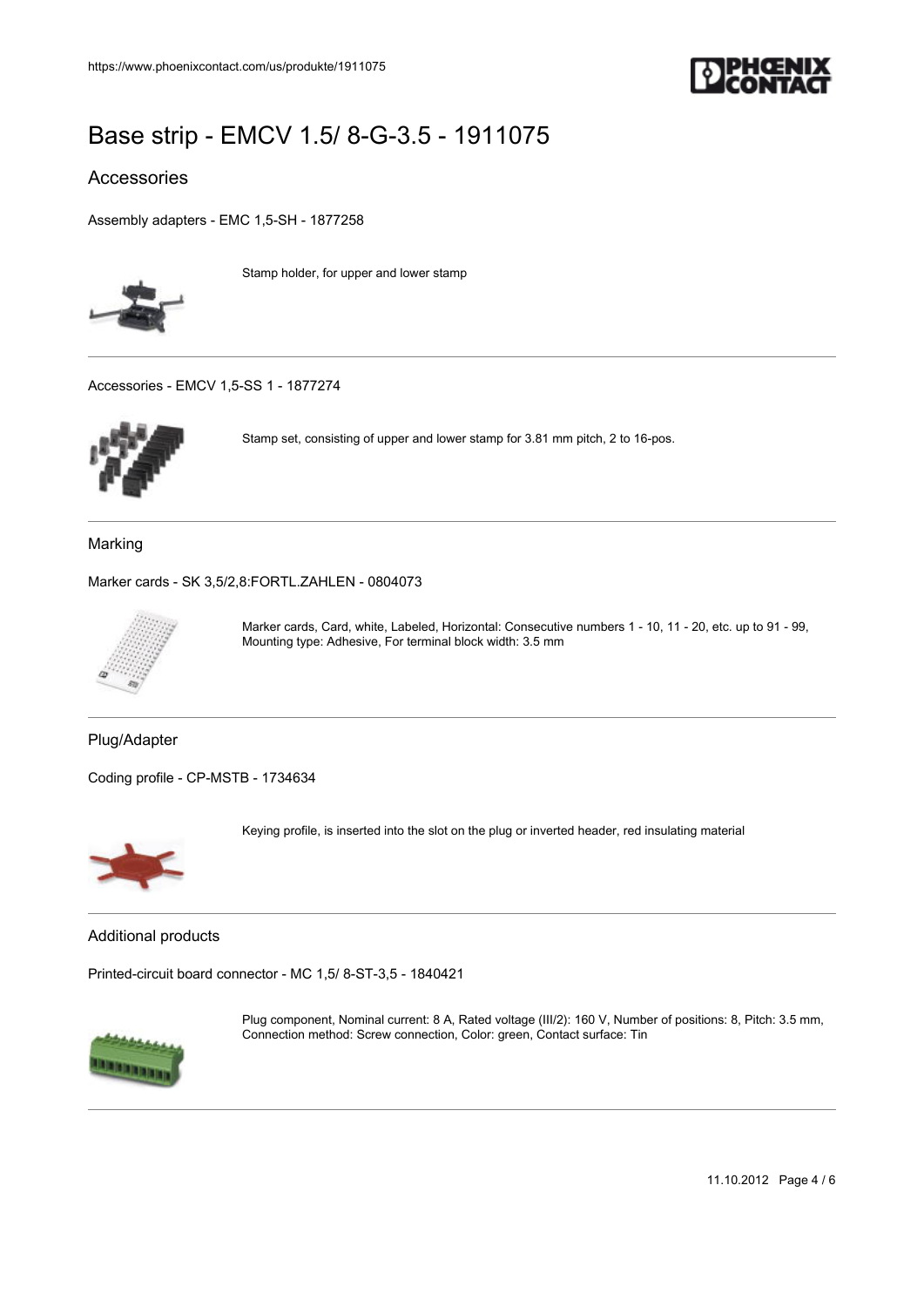

#### Accessories

[Printed-circuit board connector - MCVR 1,5/ 8-ST-3,5 - 1863217](https://www.phoenixcontact.com/us/produkte/1863217)



Plug component, Nominal current: 8 A, Rated voltage (III/2): 160 V, Number of positions: 8, Pitch: 3.5 mm, Connection method: Screw connection, Color: green, Contact surface: Tin

[Printed-circuit board connector - MCVW 1,5/ 8-ST-3,5 - 1862917](https://www.phoenixcontact.com/us/produkte/1862917)



Plug component, Nominal current: 8 A, Rated voltage (III/2): 160 V, Number of positions: 8, Pitch: 3.5 mm, Connection method: Screw connection, Color: green, Contact surface: Tin

#### Drawings

Drilling diagram





Drill hole layout in FR4 or EP-GC basic material